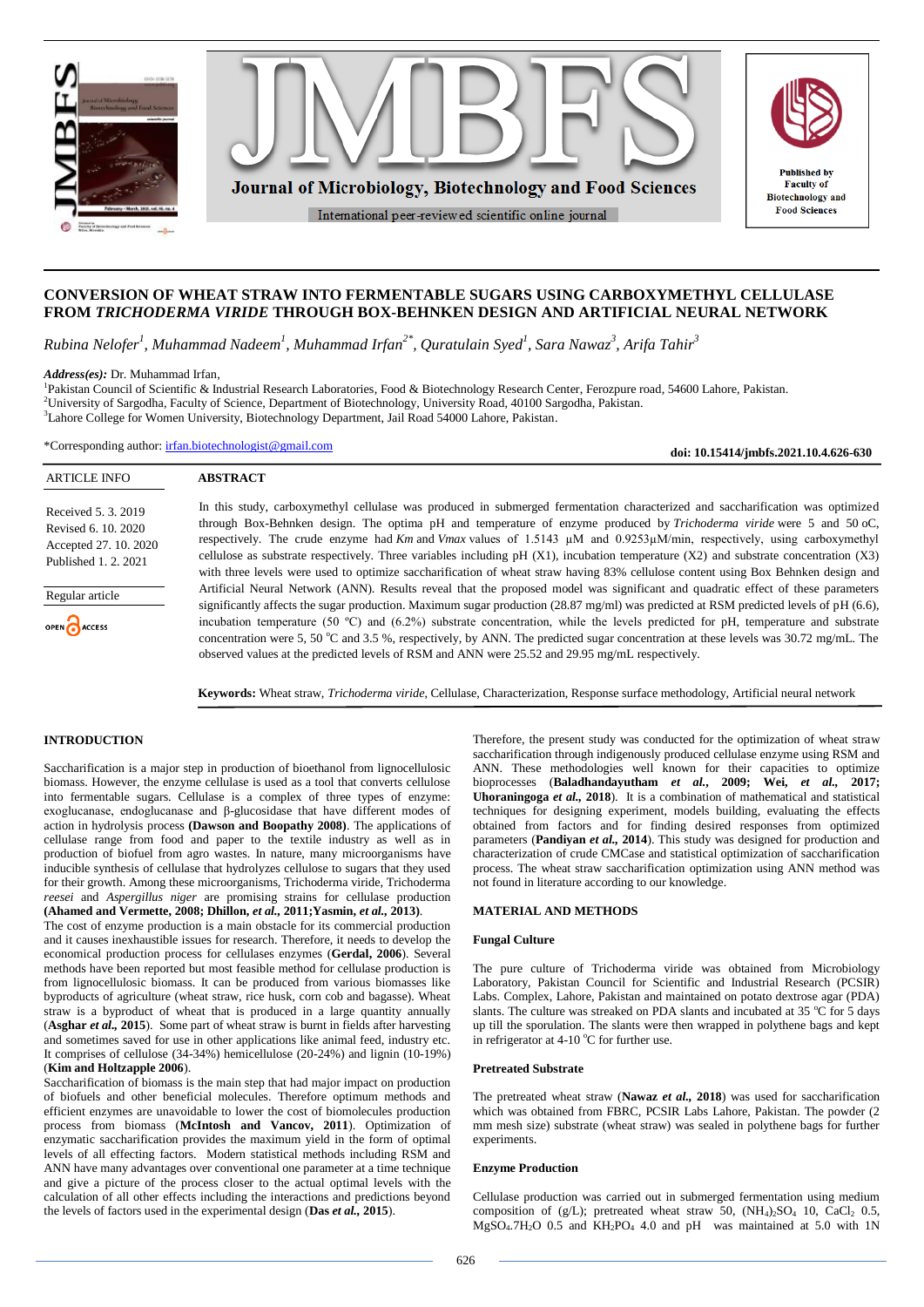HCl/NaOH (Nawaz et al., 2018). The medium was autoclaved at 121 °C for 15 min. After that, the medium was cooled and inoculated with  $4 \text{ mL}$  (v/v) of fungus spore suspension and incubated at 30  $^{\circ}$ C for 7 days. After the end of fermentation time, the fermented broth was filtered through muslin cloth followed by centrifugation at  $8000xg$  for 10min at 4 °C. The clear supernatant obtained was used as crude cellulase enzyme source.

#### **Enzyme characterization and kinetics**

The crude enzyme obtained after fermentation was characterized. For this purpose different temperature  $(20-70^{\circ}\text{C})$  and pH  $(3-8)$  were used to get the optimal working levels. Different substrate concentrations ranging from 0-20  $\mu$ mol/ mL were used to obtain the V<sub>max</sub> and K<sub>m</sub> values.

### **Optimization of wheat straw sccharification**

The sccharification of wheat straw was conducted using indigenously produced cellulase enzyme. For optimization of saccharification, three parameters (pH, Temperature and wheat straw concentration) were optimized using Box Behnken design (BBD). Two methods of optimization including RSM and ANN were used for that purpose. A total 13 number of experiments were carried out with three parameters at three levels using BBD (Table 1 & 2). The obtained results were used for the prediction of experimental yield and optimal levels by RSM and ANN methods. Experiments were also conducted on the optimal predicted levels by the two methods. The selected ANN used 3 experiments for the selection of model, 7 experiments to train the network, and 3 experiments to test the model (Table 2). The topology of the network was consisted of three neuron layers, one input layer of three neurons, one hidden layer of 8 neurons, one output layer of 1 neuron (Figure 1). Saccharification in % was calculated as follows (**Irfan** *et al.,* **2016**);

% saccharification = Reducing sugar (mg/ml)/Pretreated wheat straw used  $(mg/ml) \times 100$ 



**Figure 1** The Topology of the selected ANN showing the three layers structure.

|  |  | <b>Table 1</b> Variables and their coded levels used for Box Bhenken Design |
|--|--|-----------------------------------------------------------------------------|

| Variables           | Codes          | Levels |    |    |
|---------------------|----------------|--------|----|----|
|                     |                |        |    |    |
| pH                  | X1             |        |    |    |
| Temperature         | X <sub>2</sub> | 30     | 50 | 70 |
| Substrate Conc. (%) | X3             |        |    |    |

# **Analytical Methods**

Cellulase activity was determined with  $1\%$  (w/v) of carboxymethyl cellulose (CMC) as substrate, in 50 mM Na-citrate buffer having pH 4.8 and incubating at 50°C for 30 min. The reducing sugars liberated during the reaction was estimated DNS method of **Miller (1959**). One unit (IU) of endoglucanase was defined as the amount of enzyme that released 1 μmol of glucose equivalent per min under the assay conditions. Reducing sugars were measured by DNS method using glucose as standard.

# **Statistical analysis**

Experiments were designed and analyzed statistically by STATISTICA software v.7. The variables like pH (X1), Temperature (X2) and substrate concentrations (X3) having three levels are mentioned in table 1 were used for optimization through Box Bhenken design using RSM and ANN methods.

## **RESULTS AND DISCUSSION**

In this study endoglucanase (CMCase) enzyme was produced from *Trichoderma viride* in submerged fermentation using wheat straw as substrate. The crude endoglucanase enzyme was characterized and further utilized for hydrolysis of wheat straw for production of sugars through statistical optimization. The optima pH, temperature and kinetics of crude endoglucanase were determined.

### **Characterization of the endoglucanase enzyme**

The enzyme activity was tested at various pH ranges from 3.0-8.0 and results (Fig. 2) showed that endoglucanase enzyme exhibited maximum activity at pH 5. Further change in pH beyond this resulted decline in enzyme activity. Results of this study was consistent with previous reports. Previously published literature showed that endoglucanase enzyme had optimum pH of 5 produced from *Trichoderma viride* (**Bhattacharya** *et al.,* **2014**). Some strains of *Trichoderma* sp. produced endoglucanase enzyme having optimum pH of 3.0 (**Andrade** *et al.,* **2011**). The optimum pH of 4.0 (**Yasmin** *et al.,* **2013**) and 6.0 (**Taha** *et al.,* **2014**) had been reported for endoglucanase from *Trichoderma viride.*



**Figure 2** Effect of different pH on CMCase activity produced from *Trichoderma viridi* in submerged fermentation.

Endoglucanase activity was checked at different temperature ranging from 25-60 <sup>o</sup>C to find the optimum temperature of enzyme. Results (Fig. 3) revealed that enzyme activity was increased by increasing temperature from  $25 \degree C$  to onward and peak activity was observed at 50  $^{\circ}$ C. Further increase in temperature led to decline in enzyme activity. Our findings were in line with previous literature that also showed the optimum temperature of 50 °C from *Trichoderma viride* (**Yasmin** *et al.,* **2013; Bhattacharya** *et al.,* **2014; Taha** *et al.,* **2014**). **Iqbal** *et al.,* (2011) reported 55 °C optimum temperature of cellulase produced from *Trichoderma viride*. **Andarde** *et al.,* **(2011)** reported that cellulases produced from *Trichoderma* sp. IS-05 had optimum temperature of 60°C.



**Figure 3** Effect of different incubation temperature on CMCase activity produced from *Trichoderma viridi* in submerged fermentation.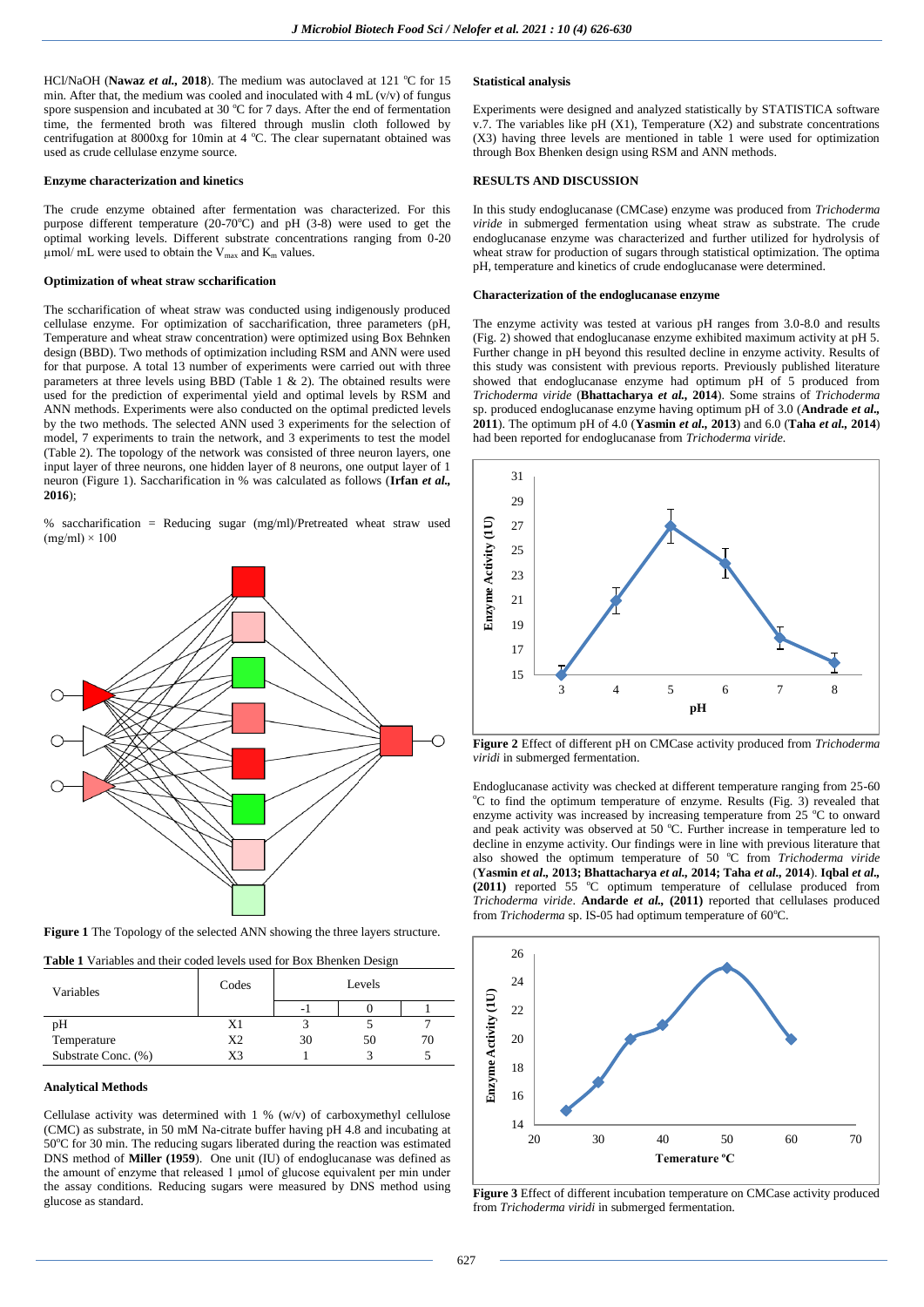Kinetics of the crude endoglucanase was studied by carboxymethyl cellulose as a substrate. Vmax and Km value was found to be 1.5143  $\mu$ M and 0.9253 $\mu$ M/min (Fig. 4). Cellulase produced from *Trichoderma longibrachiatum* exhibited Km and Vmax of 0.121 mg/ml and 0.421 µmol/min using carboxymethyl cellulose as substrate (**Pachauri** *et al.,* **2017**). **Bhattacharya** *et al.,* **(2014)** reported Km and Vmax values 0.53mg/ml and 83.7ug/min for cellulase produced from Trichoderma viride respectively. The cellulase enzyme produced from *Trichoderma viride* exhibited Km and Vmax values of 68µM and 148U/ml respectively (**Iqbal** *et al.,* **2011**). Another study conducted on cellulase produced from *Trichoderma viride* revealed the Km and Vmax of 2.5 x 10-5 g/l and 75  $g/$ lmin<sup>-1</sup> mg<sup>-1</sup> respectively.



**Figure 4** Lineweaver-Burke plot of rate of celluase reaction with different substrate concentrations.

### **Optimization of pretreated wheat straw saccharification**

Response surface methodology (RSM) is a promising method that is valuable for screening and characterization of various parameters that have significant effects on operating specifications (**Thanapimmetha** *et al.,* **2012**). The close values of observed and predicted response indicated the accuracy of the model (Table 2). Maximum sugar (24.6 mg/ml) was released at substrate concentration of 1.0 %. pH 5.0 and temperature of 50 °C. The response obtained was calculated through polynomial regression as given below.

Y (Sugar mg/ml) = -121.244 + 19.656 X1 + 3.18 X2 + 55.350X3 + (-1.791)  $X1<sup>2</sup>$  $+$  (-0.029)  $X2^2$  + (-19.350)  $X3^2$  + (-0.019)  $X1X2$  $+$  (-0.100) X1X3 + (-0.243)X2X3

Where y is the measured response and X1, X2, X3 are coded independent variables.

The analysis of variance (ANOVA) was performed to check the effectiveness of the variables. The model was significant having F-value of 22.013 corresponding P-value of 0.013 (Table 3). The coefficient of determination  $(R^2)$  of the proposed model was 0.992. The linear and square effects were also found very significant affecting sugar production.

The optimal levels predicted by RSM were pH 6.6, substrate concentration of 6.6 and temperature of 50  $^{\circ}$ C with predicted response 28.87 mg/L. This response was confirmed through repeated experiment which was close to the prediction (25.52 mg, 37.88 % sccharification). The interaction of variables could be understood by plotting response surface plots. These response surface plots represent the three dimensional view of variable affecting sugar production. The interaction effect of temperature and substrate concentration is significant (Table 3) and it has appositive effect on sugar yield (Fig. 5). The most important objective of Response surface methodology (RSM) is to find out the optimum conditions within the operating specification (**Karmakar and Ray 2011**).



**Figure 5** Response surface graph representing the interaction effect of ℃ (X2) and substrate concentration % (X3) on sugar concentration (mg/mL) calculated by RSM.

RSM method is already being used to optimize alcoholic fermentation (**Cristiane**  *et al.,* **2011**). The pervious study was reported that 90.24% saccharification was achieved from sugar cane tops by Box Bhenken design for the optimization of biomass loading (10%), enzyme loading (100 FPU/g of cellulase), surfactant concentration 0.04% (w/w) 72 h incubation time as reported by **Maurya** *et al.,* **(2013)**. **Irfan** *et al.,* **(2016)** reported 40.15% saccharification using 2% pretreated wheat straw. The earlier study was described RSM parameters where maximum of 3.36g/L ethanol production was achieved under optimum pH of 5.6, incubation temperature of 32ºC and fermentation time 110 h (**Chen** *et al.,* **2010; Dhillon 2011**).

The Selected ANN on the other hand showed correlation coefficient very close to 1 for the whole model and for the selection, training and test experiments (Table 4), representing the prediction accuracy of the selected ANN. A total number of 50 networks were tested for the selection. The optimum levels predicted by ANN were 5, 50 ℃ and 3.5 % for pH, temperature and substrate respectively with predicted sugar yield of 30.73 mg/mL. The observed yield on those levels was 29.95 mg/mL (85.5% saccharification). The sensitivity test of ANN represents strength of factor's effect on the sugar yield. The maximum effect is of temperature (X2), the next effect is from substrate and the least effect from pH. It was found from the studies that ANN performed better for the wheat straw saccharification optimization in prediction of optimal levels and the sugar yield on those levels. However, the experimental yields of Box-Behnken design are closer to the predicted yields by RSM. The interaction effects are also quantified by RSM as compared to ANN (**Nelofer** *et al.,* **2012**). The interaction effect of temperature and substrate concentration on sugar yield was represented in Figure 6 calculated by ANN.

In most of the cases in optimization of bioprocesses ANN performed better than the RSM (**Zafar** *et al.,* **2012; Nelofer** *et al.,* **2012; Siddique** *et al.,* **2014; Titah**  *et al.,* **2018**). In the present studies ANN gave the prediction of optimal levels close to the actual with 85.5% saccharification of wheat straw. No studies were found on the saccharification optimization of wheat straw using ANN method. However maximum saccharifcation of wheat straw obtained by using RSM or other methods to optimize was lower in most of the cases than that obtained in the present study (**Hatakka, 1983; Saha** *et al.,* **2006; Li** *et al.,* **2009**).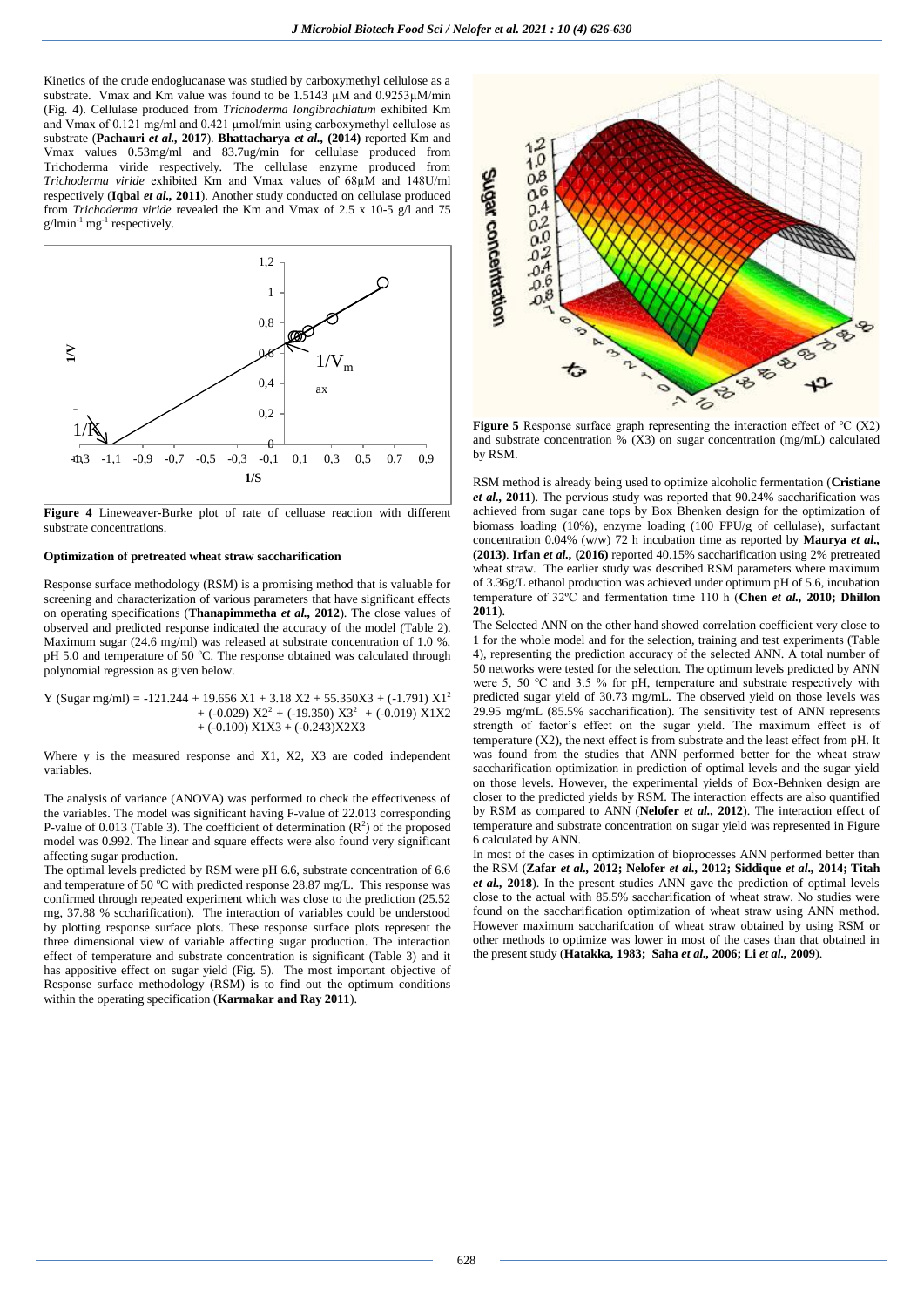

**Figure 6** Response surface graph representing the interaction effect of temperature °C (X2) and substrate concentration % (X3) on sugar concentration (mg/mL) calculated by ANN.

**Table 2** Box Behnken Design for Optimization of Saccharification by using RSM and ANN

| Exp.           | pН      | Temp                       | Substrate        |          | Sugar $(mg/ml)$     |                     |
|----------------|---------|----------------------------|------------------|----------|---------------------|---------------------|
| N <sub>0</sub> | $(X_1)$ | $(X_2)$<br>$({}^{\circ}C)$ | Conc.<br>$(X_3)$ | Observed | Predicted<br>by RSM | Predicted<br>by ANN |
|                | 7       | 30                         | 3                | 21.6     | 20.93750            | 23.25541            |
| $\overline{c}$ |         | 70                         | 3                | 15.0     | 15.51250            | 14.81959            |
| 3              |         | 50                         |                  | 23.3     | 23.11250            | 23.20147            |
| 4              |         | 50                         | 5                | 26.6     | 26.93750            | 26.69827            |
| 5              | 3       | 30                         | 3                | 17.1     | 16.58750            | 17.11524            |
| 6              | 3       | 70                         | 3                | 13.5     | 14.16250            | 13.59531            |
| 7              | 3       | 50                         |                  | 20.4     | 20.06250            | 20.29684            |
| 8              | 3       | 50                         | 5                | 24.1     | 24.28750            | 23.98887            |
| 9              | 5       | 30                         |                  | 15.8     | 16.65000            | 16.74472            |
| 10             | 5       | 70                         |                  | 17.9     | 17.57500            | 17.93143            |
| 11             | 5       | 30                         | 5                | 25.2     | 25.52500            | 26.89628            |
| 12             | 5       | 70                         | 5                | 17.6     | 16.75000            | 15.20147            |
| 13             | 5       | 50                         | 3                | 24.6     | 24.60000            | 21.67446            |

\*The experiments used for the selection of network are represented by *italic*, that used for training are represented by **bold** and the experiments used for testing the ANN are in normal font.

| <b>Table 3 ANOVA</b> for sugar production using RSM |  |  |  |  |  |  |  |  |  |  |  |  |  |
|-----------------------------------------------------|--|--|--|--|--|--|--|--|--|--|--|--|--|
|-----------------------------------------------------|--|--|--|--|--|--|--|--|--|--|--|--|--|

| Source   | Sum of<br>Square | Degree of<br>Freedom | Mean<br>Square | F-Value  | P-Value  |
|----------|------------------|----------------------|----------------|----------|----------|
| Model    | 20.64271         |                      | 20.64271       | 18.44472 | 0.023216 |
| $X_1$    | 10.24111         |                      | 10.24111       | 9.15066  | 0.056534 |
| $X_1^2$  | 6.31750          |                      | 6.31750        | 5.64483  | 0.097981 |
| $X_2$    | 92.23505         |                      | 92.23505       | 82.41404 | 0.002824 |
| $X_2^2$  | 86.10036         |                      | 86.10036       | 76.93256 | 0.003121 |
| $X_3$    | 3.14201          |                      | 3.14201        | 2.80746  | 0.192420 |
| $X_3^2$  | 1.00321          |                      | 1.00321        | 0.89639  | 0.413599 |
| $X_1X_2$ | 2.25000          |                      | 2.25000        | 2.01042  | 0.251243 |
| $X_1X_3$ | 0.04000          |                      | 0.04000        | 0.03574  | 0.862119 |
| $X_2X_3$ | 23.52250         |                      | 23.52250       | 21.01787 | 0.019489 |

**Table 4** Statistical values calculated by ANN for the selection, training, testing and overall experiments.

| <b>Parameters</b>  | <b>Training</b> | <b>Selection</b> | Test       | <b>Overall</b> |
|--------------------|-----------------|------------------|------------|----------------|
| Data Mean          | 19.22857        | 20.23333         | 22.46667   | 20.20769       |
| Data S.D.          | 4.41482         | 3.21075          | 3.44996    | 4.16108        |
| <b>Error Mean</b>  | $-0.02206$      | 0.83386          | $-1.20926$ | $-0.09851$     |
| Error S.D.         | 0.10148         | 0.72032          | 2.06577    | 1.26433        |
| Abs E. Mean        | 0.09071         | 0.89955          | 2.34012    | 0.79646        |
| S.D. Ratio         | 0.02299         | 0.22435          | 0.59878    | 0.30385        |
| <b>Correlation</b> | 0.99974         | 0.97478          | 0.92459    | 0.95683        |

**Table 5** Rank and ratio values calculated by ANN for the four parameters used in the experiments

| <b>Parameters</b> | Х1       | X2       | X3       |
|-------------------|----------|----------|----------|
| Ratio             | 1.346659 | 3.006365 | 2.310417 |
| Rank              | 3.000000 | .000000  | 2.000000 |

### **CONCLUSION**

The results of this study concluded that cellulase enzyme produced from *Trichoderma viride* actively work at pH 5.0 and temperature of 50ºC. The produced cellulase enzyme effectively hydrolyzed the wheat straw to liberate sugars which could be further used in fermentation process for the production of valuable products such as ethanol. ANN was found to be a better method for the prediction of optimal levels of three factors affecting the sugar yield as compared to RSM.

**Acknowledgments:** The authors would like to thank the techniacl staff of Food & Biotechnology Research Center, PCSIR Labs Complex ferozpure road Lahore for experimental facilities.

### **REFERENCES**

[Ahamed,](https://www.sciencedirect.com/science/article/pii/S1369703X07004834#!) A., [Vermette,](https://www.sciencedirect.com/science/article/pii/S1369703X07004834#!) P. (2008). Culture-based strategies to enhance cellulase enzyme production from *Trichoderma reesei* RUT-C30 in bioreactor culture conditions. *[Biochemical Engineering Jo](https://www.sciencedirect.com/science/journal/1369703X)urnal,* [40\(3\)](https://www.sciencedirect.com/science/journal/1369703X/40/3): 399-407. <https://doi.org/10.1016/j.bej.2007.11.030>

Andrade, J.P., Bispo, A.S.R., Marbach, P.A.S., & Nascimento, R.P., (2011). Production and partial characterization of cellulases from *Trichoderma* sp. IS-05 isolated from sandy coastal plains of northeast Brazil. *Enzyme Research* Volume 2011, Article ID 167248, 7 pages https://doi.org/10.4061/2011/167248.

Asghar, U., Irfan, M., Iram, M., Huma, Z., Nelofer, R., Nadeem, M., & Syed. Q., (2015). Effect of alkaline pretreatment on delignification of wheat straw. *Natural Product Research*, 29:125–131. http://dx.doi.org/10.1080/14786419.2014.964712 Baladhandayutham, S., Thangavelu, V., & Ezhumalai, S., (2009). Optimization of process variables using Response Surface Methodology (RSM) in the solidstate fermentative production of pectinase by *Aspergillus awamori. Asian Journal of Food Agro-Industries.* 2(03), 302-314

Bhattacharya, S., Das, A., Patnaik, A., Bokade, P., & Rajan, S.S., (2014). Submerged fermentation and characterization of carboxymethyl cellulase from a rhizospheric isolate of *Trichoderma viride* associated with *Azadirachta indica*. *Journal of Scientific and Industrial Research,* 73: 225-230.

Chen, W.L., Liang, J.B., Jahromi, M.F., Ho, Y.W., & Abdullah N. (2013). Optimization of multi- enzyme production by fungi isolated from plam kernel expeller using Response surface methodology. *BioResource*. 8 : 3844-3857. http://dx.doi.org/10.1537/biores.8.3.3844-3857

Cristiane, S.F., Vitcosque, G.L., Fonseca, R.F., Neto, V.B., & Couri, S., (2011). Modeling the effects of solid state fermentation operating conditions on endoglucanase production using an instrumented bioreactor. *Industrial Crops Products,* 34: 1186– 1192[. https://doi.org/10.1016/j.indcrop.2011.04.006](https://doi.org/10.1016/j.indcrop.2011.04.006)

Das, S., Bhattacharya, A., Haldar, S., Ganguly, A., Gu, S., A. Ting, A., & Chatterjee, P. K. (2015). Optimization of enzymatic saccharification of water hyacinth biomass for bio-ethanol: Comparison between artificial neural network and response surface methodology. *Sustainable Materials and Technologies.* 3: 17-28[. https://doi.org/10.1016/j.susmat.2015.01.001](https://doi.org/10.1016/j.susmat.2015.01.001)

Dawson, L. & Boopathy, R., (2008). Cellulosic Ethanol Production from sugarcane Bagasse without Enymatic Saccharification. *Bioresources* 3: 1930- 2126

Dhillon G.S., Brar S.K., Valero, J.R., & Verma, M., (2011). Bioproduction of hydrolytic enzymes using apple pomace waste by *A. niger*: applications in biocontrol formulations and hydrolysis of chitin/chitosan. *Bioprocess Biosystem Engineering* 34:1017–1026. http://dx.doi.org/10.1007/s00449-011-0552-9

Gerdal, B. H., Galbe, M., Grauslund, M. F., Lide´N., G., & Zacchi, G., (2006). Bio-ethanol – the fuel of tomorrow from the residues of today. *Trends in Biotechnology.* 24 (12), http://dx.doi.org/10.1016/J.tibtech.2006.10.004

Hatakka, A. I. (1983). Pretreatment of wheat straw by white-rot fungi for enzymatic saccharification of cellulose. *[European Journal of Applied](https://link.springer.com/journal/253)  [Microbiology and Biotechnology](https://link.springer.com/journal/253)*. 1[8\(6\)](https://link.springer.com/journal/253/18/6/page/1): 350-357.

Iqbal, H.M.N., Ahmed, I., Zia, M.A., & Irfan, M., (2011). Purification and characterization of the kinetic parameters of cellulase produced from wheat straw by *Trichoderma viride* under SSF and its detergent compatibility. *Advances in Bioscience and Biotechnology.*, 2: 149-156. http://dx.doi.org[/10.4236/abb.2011.23024](http://dx.doi.org/10.4236/abb.2011.23024)

Irfan, M., Asghar, U., Nadeem, M., Nelofer, R., Syed, Q., Shakir, H.A., & Qazi, J.I., (2016). Statistical optimization of saccharification of alkali pretreated wheat straw for bioethanol production. *Waste Biomass Valorization.* 7: 1389-1396. https://doi.org/10.1007/s12649-016-9540-2

Karmakar, M., & Ray, R.R. (2011). Statistical optimization of FPase production from water hyacinth using *Rhizopus oryzae* PR 7. *Journal of Biochemical Technology.* 3:225-229